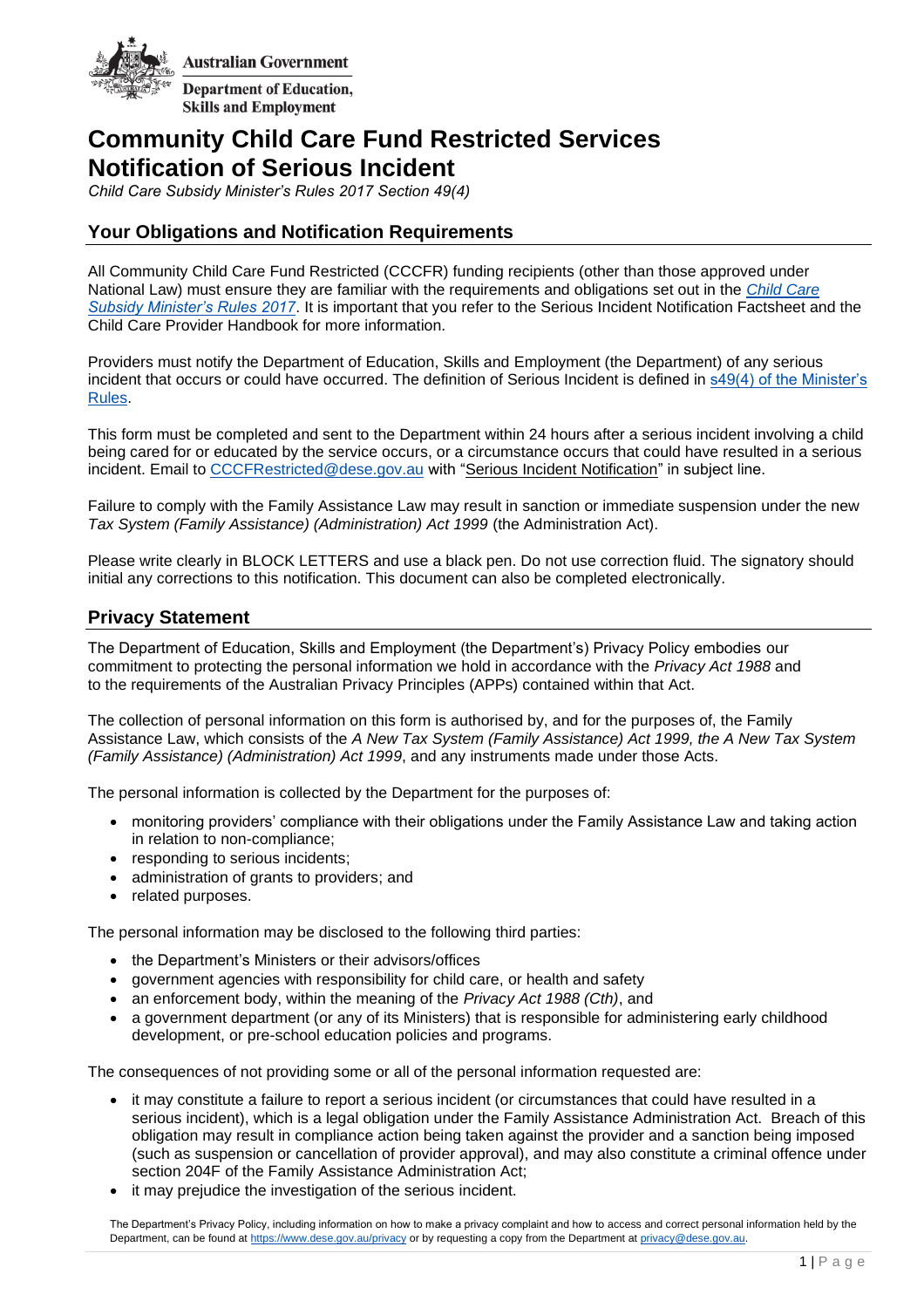

## **Section One Serious Incident Details**

| 1. Service details      |           |
|-------------------------|-----------|
| Provider:               | CRN:      |
| Service:                | CRN:      |
| Address:                | Postcode: |
| Name of contact person: |           |
| Phone number:           |           |
| Email:                  |           |

| $\overline{2}$<br><b>Notifier details</b>                     |                       |                        |
|---------------------------------------------------------------|-----------------------|------------------------|
| Name:                                                         |                       |                        |
| Email:                                                        |                       |                        |
| Phone number:                                                 |                       |                        |
| The notifier is the: $\Box$ Person with Management or Control | $\Box$ Other employee | $\Box$ Other (specify) |

## **3. Notification details**

| When did the serious incident occur?  | Date. | Time: |
|---------------------------------------|-------|-------|
| Where did the serious incident occur? |       |       |

#### **4. Type of serious incident:**

- $\Box$  A child has died at the service or following an incident while being cared for by the service.
- $\Box$  Injury or trauma to, or illness of, a child requiring the attention of a registered medical practitioner or attendance of a hospital.
- $\Box$  Attendance of emergency services at the education and care service premises was sought, or ought reasonably to have been sought.
- $\Box$  A child was missing from the service or was not able to be accounted for.
- $\Box$  A child was accidentally locked in or out of the premises where the care is being provided or part of those premises
- □ A complaint has been received alleging that a serious incident has occurred, or is occurring while children are being educated and cared for by a children's service
- $\Box$  There is a circumstance at the service that poses a risk to the health, safety or wellbeing of a child attending a children's service
- □ An incident has occurred where the approved provider reasonably believes that sexual abuse of a child or children has occurred or is occurring while a child is being educated and cared for by the service
- $\Box$  An incident has occurred where the approved provider reasonably believes that physical, emotional, or psychological abuse of a child or children has occurred or is occurring while a child is being educated and cared for by the service
- □ An allegation has been made that sexual abuse of a child or children has occurred or is occurring while a child is being educated and cared for by the service
- □ An allegation has been made that physical, emotional, or psychological abuse of a child or children has occurred or is occurring while a child is being educated and cared for by the service
- $\Box$  A circumstance occurs that could have resulted in a serious incident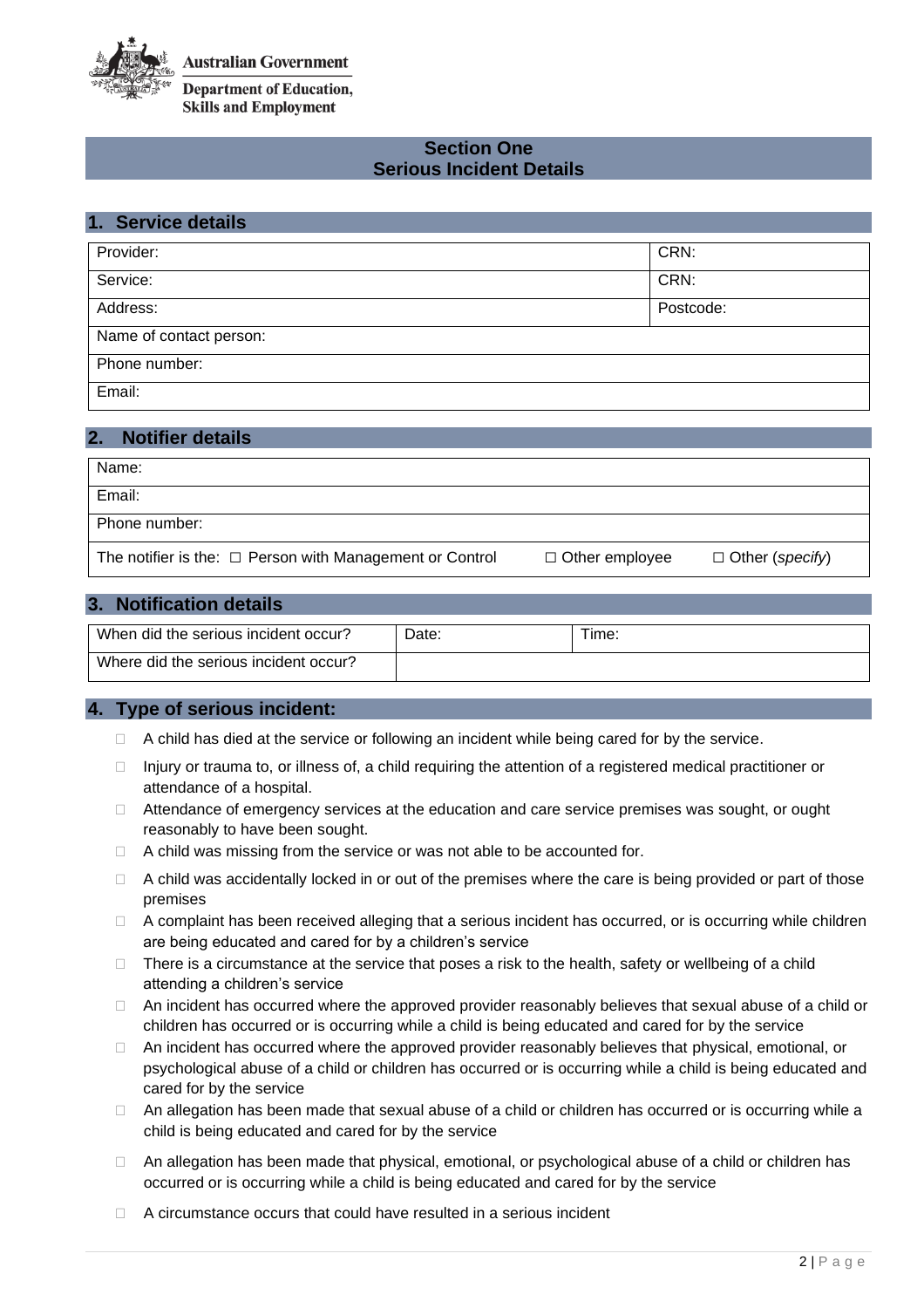

## **Name of persons\* who witnessed the incident or who were involved in the immediate response to the incident**

(*Please provide full details, if applicable, and attach a separate sheet if needed. Also note that if names or details of those on the list are not readily available immediately after the incident, they can be sent through at a later time.)*

| Name: | Position: | Contact number: | First Aid Certificate &<br>date of expiry (if<br>staff) | WWCC number &<br>date of expiry (if<br>staff) |
|-------|-----------|-----------------|---------------------------------------------------------|-----------------------------------------------|
|       |           |                 |                                                         |                                               |
|       |           |                 |                                                         |                                               |
|       |           |                 |                                                         |                                               |
|       |           |                 |                                                         |                                               |

*\*For the purpose of this question, persons include staff members, volunteers and another person who observed the incident.* 

## **5. If relevant, name and contact details for any medical or emergency service personnel who attended the incident** (*Please provide full details and attach a separate sheet if needed)*

| Name: | Contact: |
|-------|----------|
| Name: | Contact: |
| Name: | Contact: |

#### **6. Child details** *(if more than one child, please attach a separate list)*

| First Name:                                                                                                  |          |       |
|--------------------------------------------------------------------------------------------------------------|----------|-------|
| Family Name:                                                                                                 |          |       |
| Date of birth:                                                                                               |          |       |
| Gender:                                                                                                      |          |       |
| Personal details:                                                                                            |          |       |
| Languages spoken, disability, any mental or<br>physical health issues etc                                    |          |       |
| Parent(s) or guardian(s) name:                                                                               |          |       |
| Parent(s) or guardian(s) contact number:                                                                     |          |       |
| Have the parent(s) or guardian(s) been                                                                       | YES / NO | Date: |
| notified:                                                                                                    |          | Time: |
| If no, what are the reasons:                                                                                 |          |       |
| If the child is at risk of harm from either a<br>parent(s) or guardian(s), have the police been<br>notified: | YES / NO | Date: |
|                                                                                                              |          | Time: |
| If relevant, what is the name and position<br>of the personnel contacted:                                    |          |       |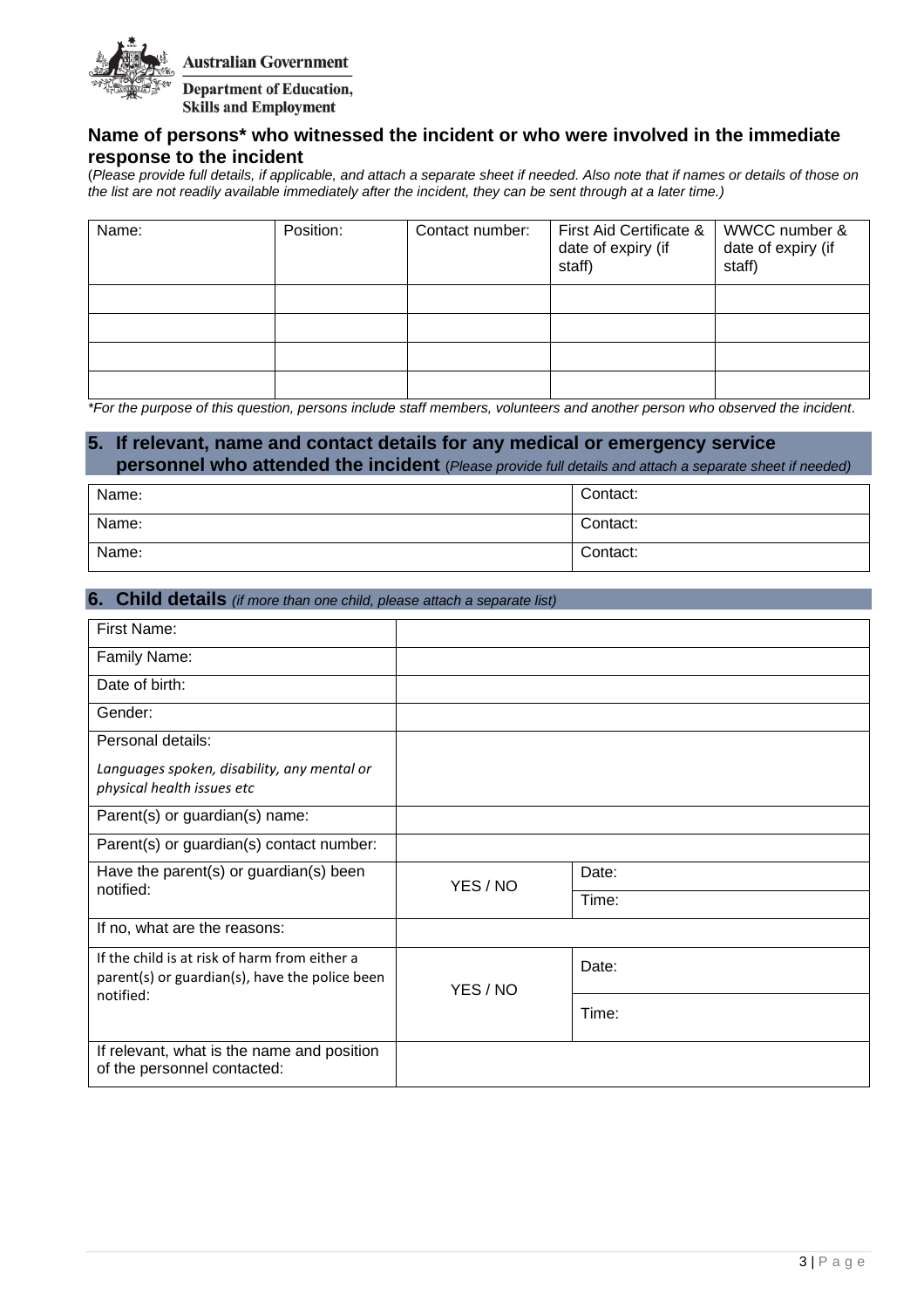**Australian Government Department of Education,** 

**Skills and Employment** 

## **7. Details of the serious incident** *(Please attach a separate sheet with a detailed description of the incident if necessary)*

*Include the circumstances of the incident, what the child was doing at the time of the incident, actions taken by the service immediately after the incident, including to prevent a similar incident happening again, details of any witnesses, if first aid applied, emergency services involvement, etc.* 

What type of injury/trauma/illness occurred? (*Please write or select from the drop-down menu below)*

#### Choose an item.x

If relevant, please indicate on **diagram** the part of the body affected, and select from the drop-down menu above, to indicate the injury:

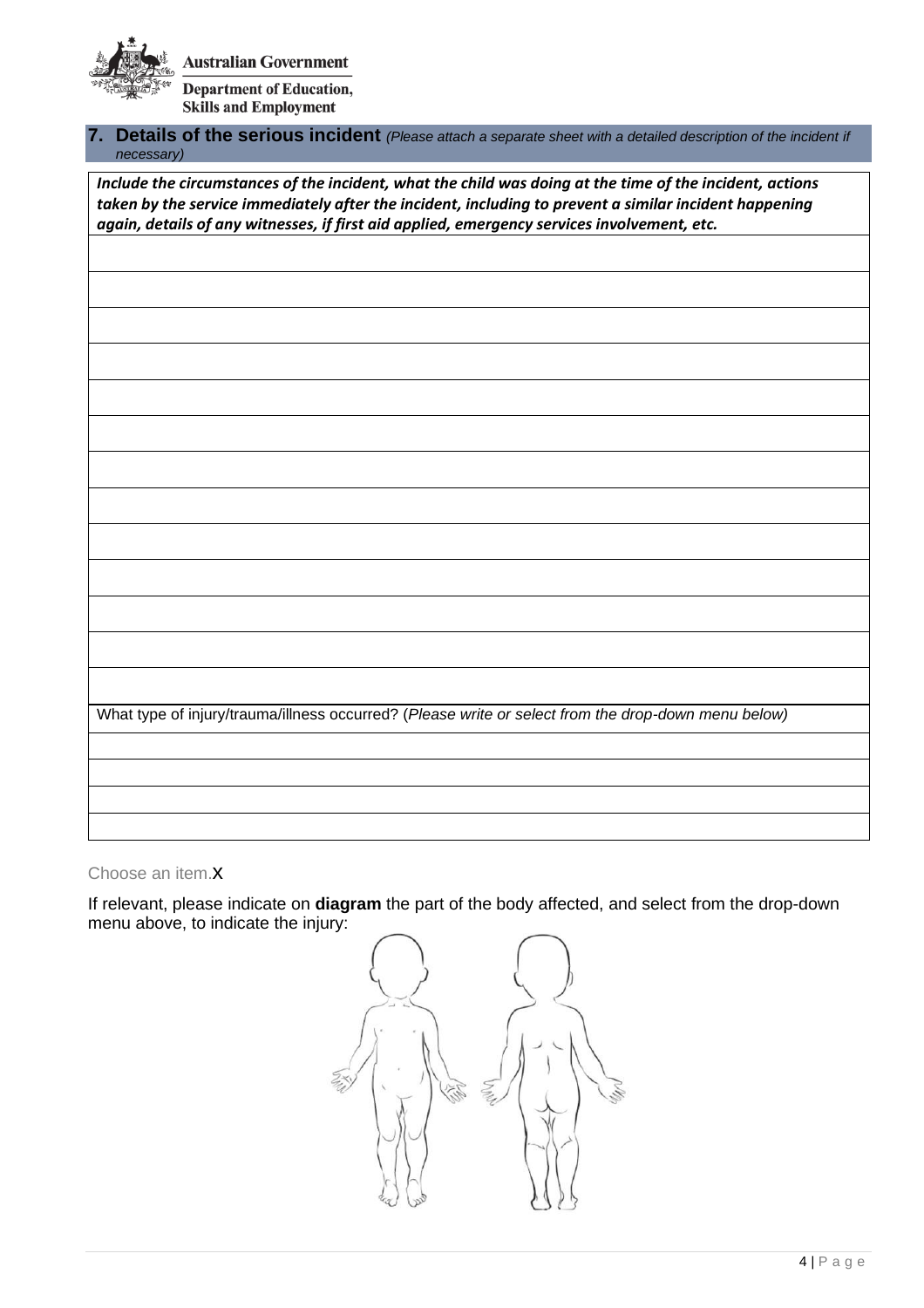**Australian Government** 



**Skills and Employment** 

### **Section Two Additional Information**

#### **Only complete the following sections if:**

- a. a child was missing or removed from a service
- b. a complaint(s) has been received alleging that a serious incident has occurred, or is occurring while a child(ren) are being educated and cared for by a children's service
- c. a complaint(s) has been received alleging that there is a circumstance that poses a risk to the health, safety or wellbeing of a child attending the service
- d. an incident has occurred where the provider reasonably believes that physical or sexual abuse of a child or children has occurred or is occurring while a child is being educated and cared for by the service
- e. any other relevant information

#### **9A. A child was missing or removed from a service:**

| What time did staff notice the child was missing? | Time: | AM/PM |
|---------------------------------------------------|-------|-------|
| What time was the child found?                    | Time: | AM/PM |
| Where was the child?                              |       |       |
| Who found the child?                              |       |       |
| Additional Information:                           |       |       |
|                                                   |       |       |
|                                                   |       |       |

## **9B. A complaint(s) has been received alleging a serious incident has occurred:**

| Who made the complaint?           |       |       |
|-----------------------------------|-------|-------|
| What time was the complaint made? | Time: | AM/PM |
| Where was the child?              |       |       |
| What was the alleged complaint?   |       |       |
|                                   |       |       |

## **9C. A complaint(s) has been received alleging a serious risk**:

| Who made the complaint?           |       |       |
|-----------------------------------|-------|-------|
| What time was the complaint made? | Time: | AM/PM |
| Where was the child?              |       |       |
| What was the alleged complaint?   |       |       |
|                                   |       |       |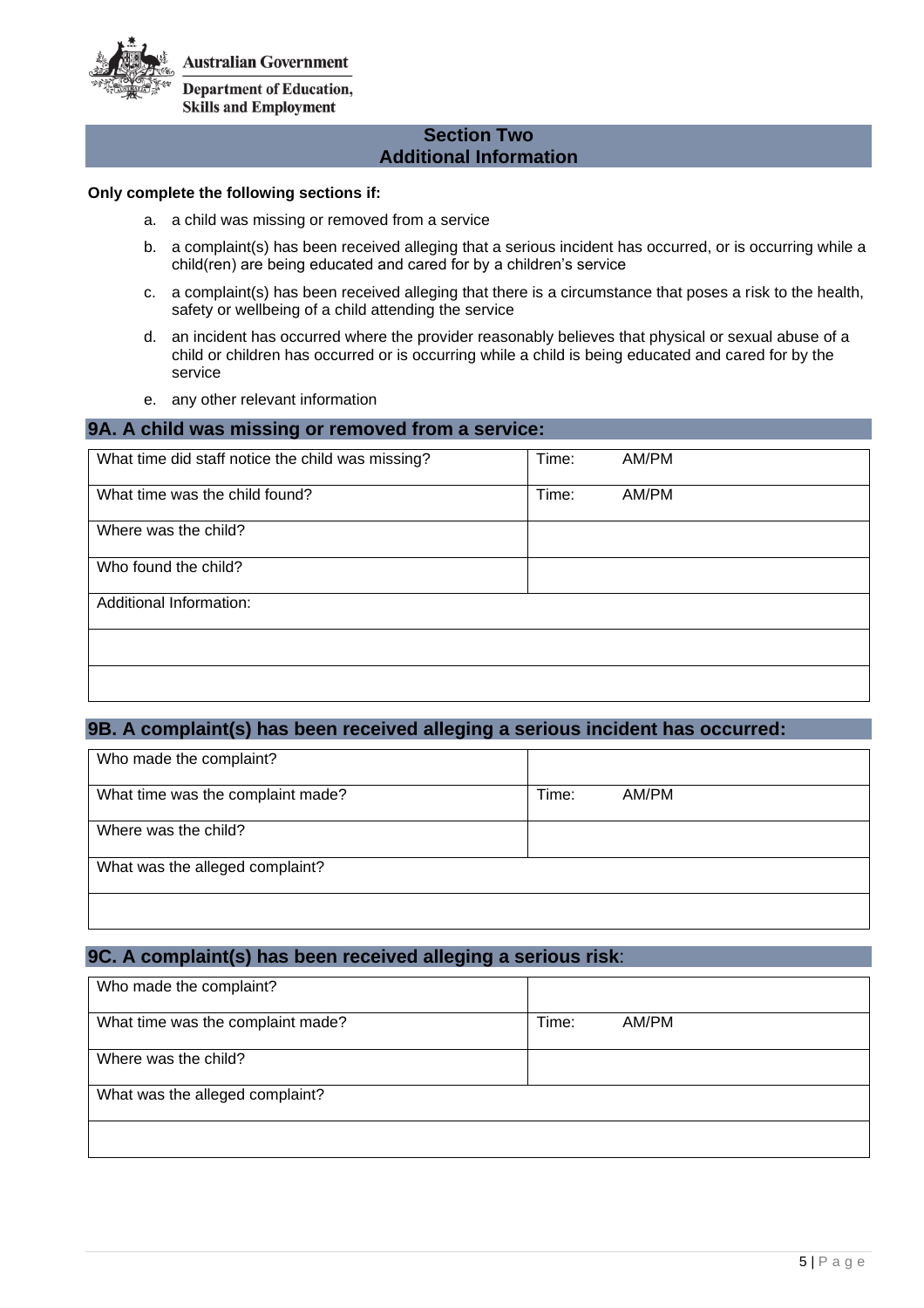

## **9D. A reasonable belief that physical or sexual abuse of a child or children has occurred:**

| When did the staff come to the reasonable belief that<br>physical or sexual abuse of a child has occurred? | Date:                                                    |  |
|------------------------------------------------------------------------------------------------------------|----------------------------------------------------------|--|
|                                                                                                            | Time:<br>AM/PM                                           |  |
| Have you completed necessary mandatory reporting with<br>your state or regulatory authorities?             | If so, please provide the mandatory reporting<br>number: |  |
| YES / NO                                                                                                   |                                                          |  |
| Any additional information and steps that have not been outlined in section one:                           |                                                          |  |
|                                                                                                            |                                                          |  |
|                                                                                                            |                                                          |  |
|                                                                                                            |                                                          |  |

## **9E. Any other relevant information:**

| Any additional information: |  |
|-----------------------------|--|
|                             |  |
|                             |  |
|                             |  |
|                             |  |
|                             |  |
|                             |  |
|                             |  |
|                             |  |
|                             |  |
|                             |  |
|                             |  |
|                             |  |
|                             |  |
|                             |  |
|                             |  |
|                             |  |